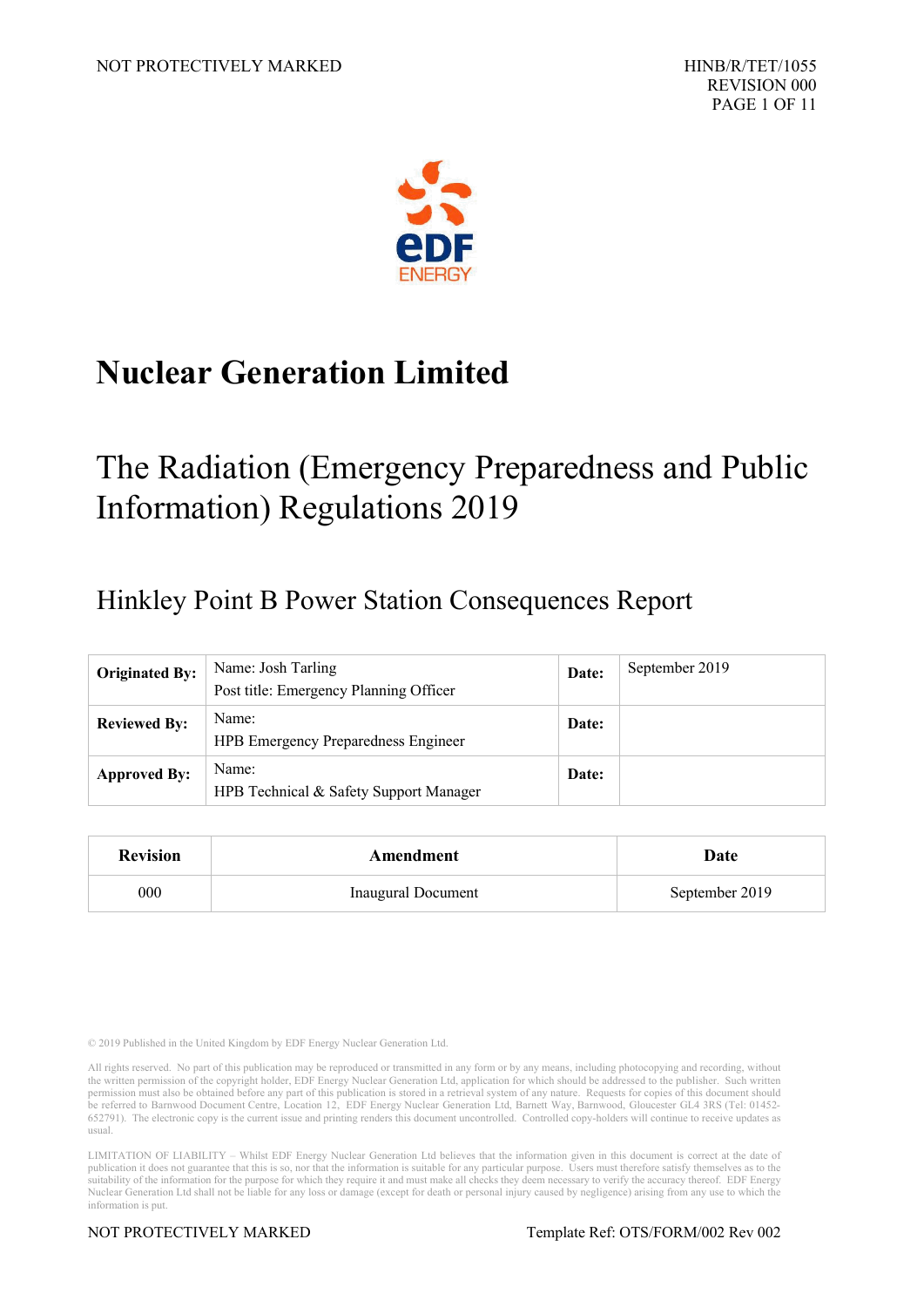#### **Contents**

| 1                    |     |                                                                                        |  |
|----------------------|-----|----------------------------------------------------------------------------------------|--|
|                      | 1.1 |                                                                                        |  |
|                      | 1.2 |                                                                                        |  |
|                      | 1.3 | Recommended Minimum Geographical Extent – Detailed Emergency Planning (DEPZ) 5         |  |
|                      | 1.4 | Recommended Distances for Urgent Protective Actions (Sheltering, Stable Iodine Tablets |  |
|                      | 1.5 | Recommended Minimum Geographical Extent – Outline Emergency Planning (OPZ)5            |  |
|                      | 1.6 |                                                                                        |  |
|                      | 17  |                                                                                        |  |
| $\sum_{i=1}^{n} a_i$ |     |                                                                                        |  |
|                      |     | Figure 1 – Recommended Minimum Distance for Detailed Emergency Planning 11             |  |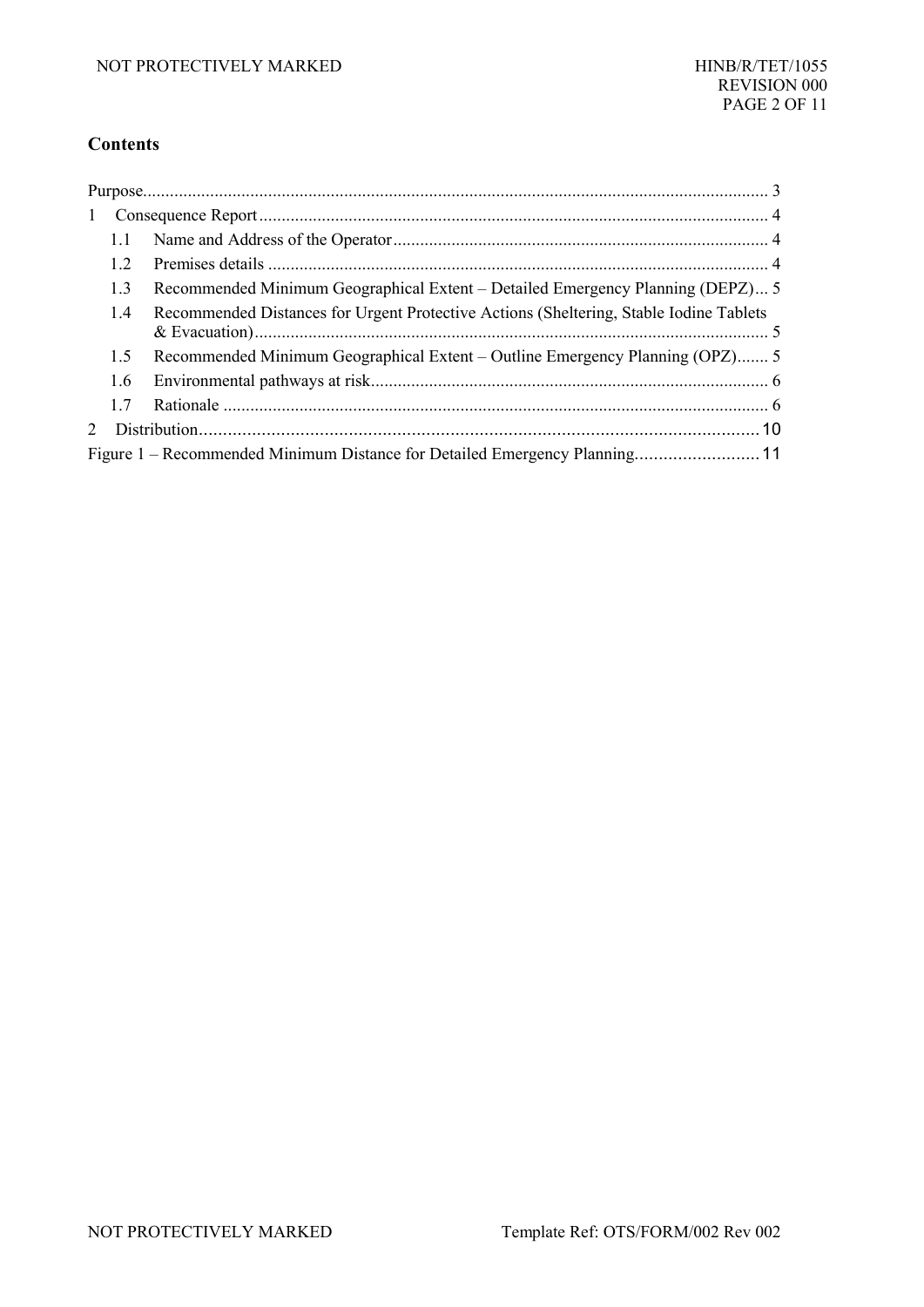#### <span id="page-2-0"></span>**Purpose**

This consequence report is required in regulation 7 of Radiation (Emergency Preparedness and Public Information) Regulations (REPPIR) 2019 for the Local authority to determine a Detailed Emergency Planning Zone (DEPZ). It sets out the technical justification for the minimum distance for the DEPZ around Hinkley Point B nuclear power station.

The key priority for EDF Energy Nuclear Generation Ltd (EDF NG) is the safe, reliable generation of electricity. Generating safely means the prevention of accidents, recognising the potential hazardous situations or malicious acts that may cause harm to the public, our staff, the environment, or the reputation of the company and manage these events should they occur

The likelihood of an event occurring at Hinkley Point B power station is minimised through safety considerations in the siting, design, construction and operation and the granting and compliance with a nuclear site licence regulated by the Office for Nuclear Regulation (ONR). A Nuclear Site Licence is granted only after the ONR has fully satisfied that the licensee is a capable operator and has made an adequate safety case for the station and developed appropriate safety standards. The implementation of these standards demonstrates that an accidental event which might lead to the release of even small amounts of radioactivity is extremely low.

Despite constant vigilance, the safeguards incorporated into the design and operation of plant and support systems, and a positive accident prevention culture, hazardous situations that challenge control can occur. Having well-rehearsed emergency arrangements in a state of readiness, as required by REPPIR 2019, provides an additional layer of protection to mitigate the effects of unforeseen events.

This consequence report is developed from REPPIR regulations 4 and 5, requiring the operator, EDF Energy, to conduct an evaluation of the work with ionising radiation at Hinkley Point B power station to identify the hazards which could cause a radiation emergency, as defined in REPPIR regulation 2 and to assess the potential consequences of a full range of emergencies "both on the premises and outside the premises considering any variable factors which have the potential to affect the severity of those consequences".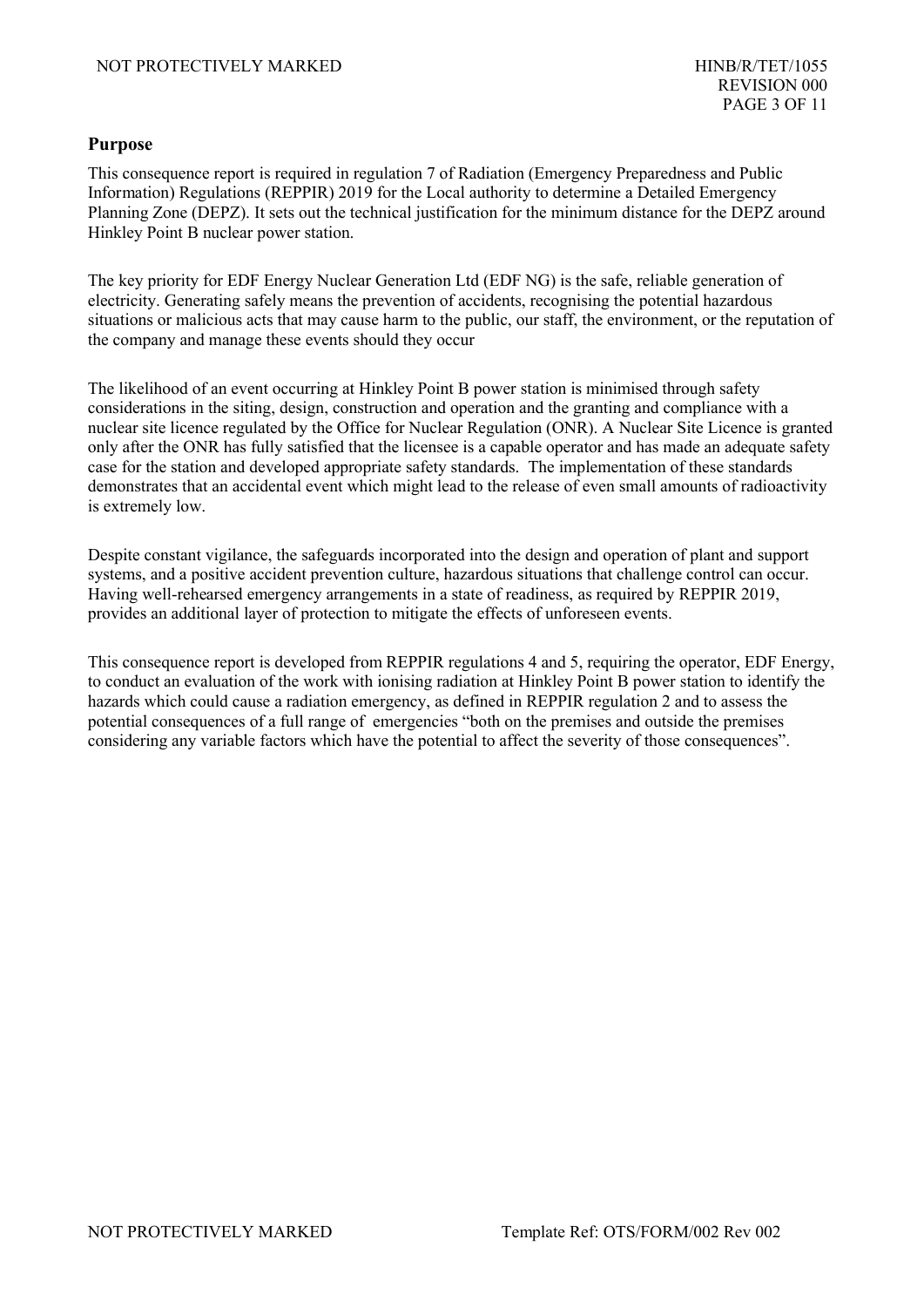### <span id="page-3-2"></span>**1 Consequence Report**

<span id="page-3-1"></span><span id="page-3-0"></span>

| 1.1 | <b>Name and Address of the Operator</b> |                                                                  | EDF Energy Nuclear Generation Ltd.<br>Barnett Way<br>Barnwood<br>Gloucester<br>Gloucestershire<br>GL4 3RS                                                                                             |
|-----|-----------------------------------------|------------------------------------------------------------------|-------------------------------------------------------------------------------------------------------------------------------------------------------------------------------------------------------|
| 1.2 | <b>Premises details</b>                 | Address                                                          | Hinkley Point B Power Station<br>Nr Bridgwater<br>Somerset<br>TA5 1UD                                                                                                                                 |
|     |                                         | Location                                                         | All distances mentioned in this report are a radius from the<br>premises centre point Grid Reference ST21366 46128, which<br>is the centre of the reactor building.                                   |
|     |                                         | Date of<br>commencement<br>of work with<br>ionising<br>radiation | Work with ionising radiation has already commenced at<br>Hinkley Point B Power Station. The construction of the<br>station started in 1967 and the station started generating<br>electricity in 1976. |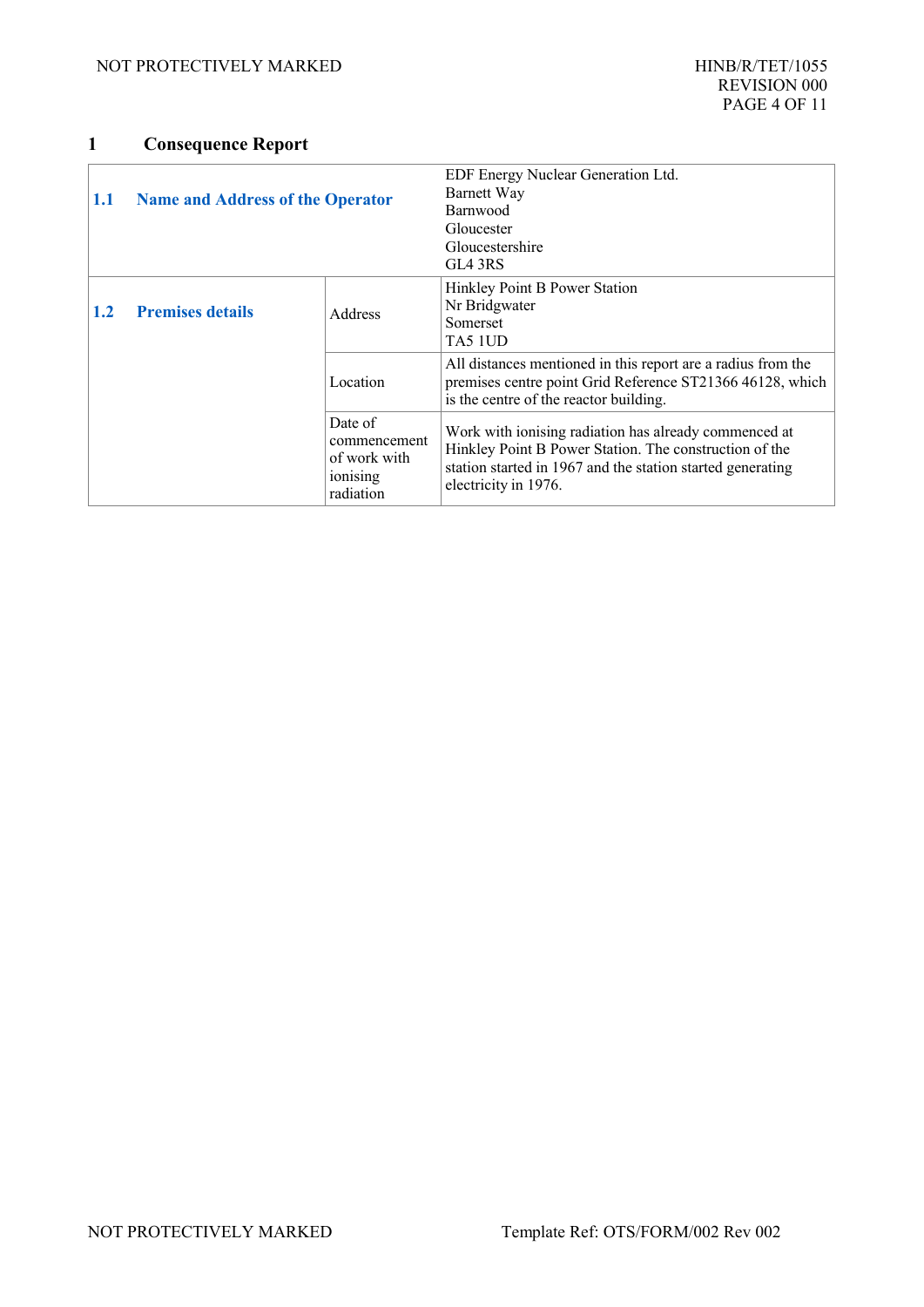<span id="page-4-2"></span><span id="page-4-1"></span><span id="page-4-0"></span>

| 1.3 | <b>Recommended Minimum</b><br><b>Geographical Extent - Detailed</b><br><b>Emergency Planning (DEPZ)</b>                              | It is recommended that the Detailed Emergency Planning<br>Zone for the site be no smaller than 1km from the centre<br>point noted above in section 1.2.                                                                                                                                                                                                                                                                                                                                                                                                                                                                                    |
|-----|--------------------------------------------------------------------------------------------------------------------------------------|--------------------------------------------------------------------------------------------------------------------------------------------------------------------------------------------------------------------------------------------------------------------------------------------------------------------------------------------------------------------------------------------------------------------------------------------------------------------------------------------------------------------------------------------------------------------------------------------------------------------------------------------|
| 1.4 | <b>Recommended Distances for Urgent</b><br><b>Protective Actions (Sheltering, Stable</b><br><b>Iodine Tablets &amp; Evacuation</b> ) | The assessments required under REPPIR indicate detailed<br>planning is justified for the urgent protective actions of<br>administration of stable iodine and implementation of<br>sheltering within a distance of 1km from the site for<br>protection of the public. The protective actions should be<br>capable of being enacted as soon as is practical after the<br>declaration of a Radiation Emergency has occurred or before<br>a release starts to maximise the averting of dose. Stable<br>iodine can be administered up to 5-8 hours following<br>exposure as averting iodine inhalation dose of $\sim$ 50% is still<br>possible. |
|     |                                                                                                                                      | Appropriate arrangements should be considered in this area<br>for individuals for whom it is not possible to offer appropriate<br>shelter and stable iodine tablets. This is likely to include a<br>small number of transient individuals, e.g. walkers and local<br>attraction visitors.                                                                                                                                                                                                                                                                                                                                                  |
|     |                                                                                                                                      | The rationale for the distances and timings for recommending<br>the detail planning for implementation of urgent protective<br>actions is detailed below in section 2.6                                                                                                                                                                                                                                                                                                                                                                                                                                                                    |
|     |                                                                                                                                      | The assessments indicate evacuation is justified within 250m,<br>effectively inside the site fence, therefore there is no<br>justification for planning in detail to evacuate the public<br>within a detailed emergency planning zone. Evacuation<br>within the DEPZ should be considered in outline planning<br>arrangements in the event of a severe accident.                                                                                                                                                                                                                                                                           |
|     |                                                                                                                                      | It is recommended that advice be issued within 24 hours to<br>restrict consumption of leafy green vegetables, milk and<br>water from open sources/rain water in all sectors of the<br>Details Emergency Planning Zone and downwind of the site<br>to a distance of 43km.                                                                                                                                                                                                                                                                                                                                                                   |
| 1.5 | <b>Recommended Minimum Geographical</b>                                                                                              | As per REPPIR regulation 9 (1) a) and schedule $5 -$ category<br>$2 - 30km$ .                                                                                                                                                                                                                                                                                                                                                                                                                                                                                                                                                              |
|     | <b>Extent – Outline Emergency Planning</b><br>(OPZ)                                                                                  | Default urgent protective actions, other than consideration of<br>food restrictions, are not recommended within the OPZ.<br>Outline planning should consider the implementation of<br>urgent protective actions in the OPZ for a radiation<br>emergency which is considered extremely unlikely.                                                                                                                                                                                                                                                                                                                                            |
|     |                                                                                                                                      | Planning in outline will enable implementation based on the<br>assessments made during an event and determined as<br>appropriate based on the justification of the potential for<br>averting exposure.                                                                                                                                                                                                                                                                                                                                                                                                                                     |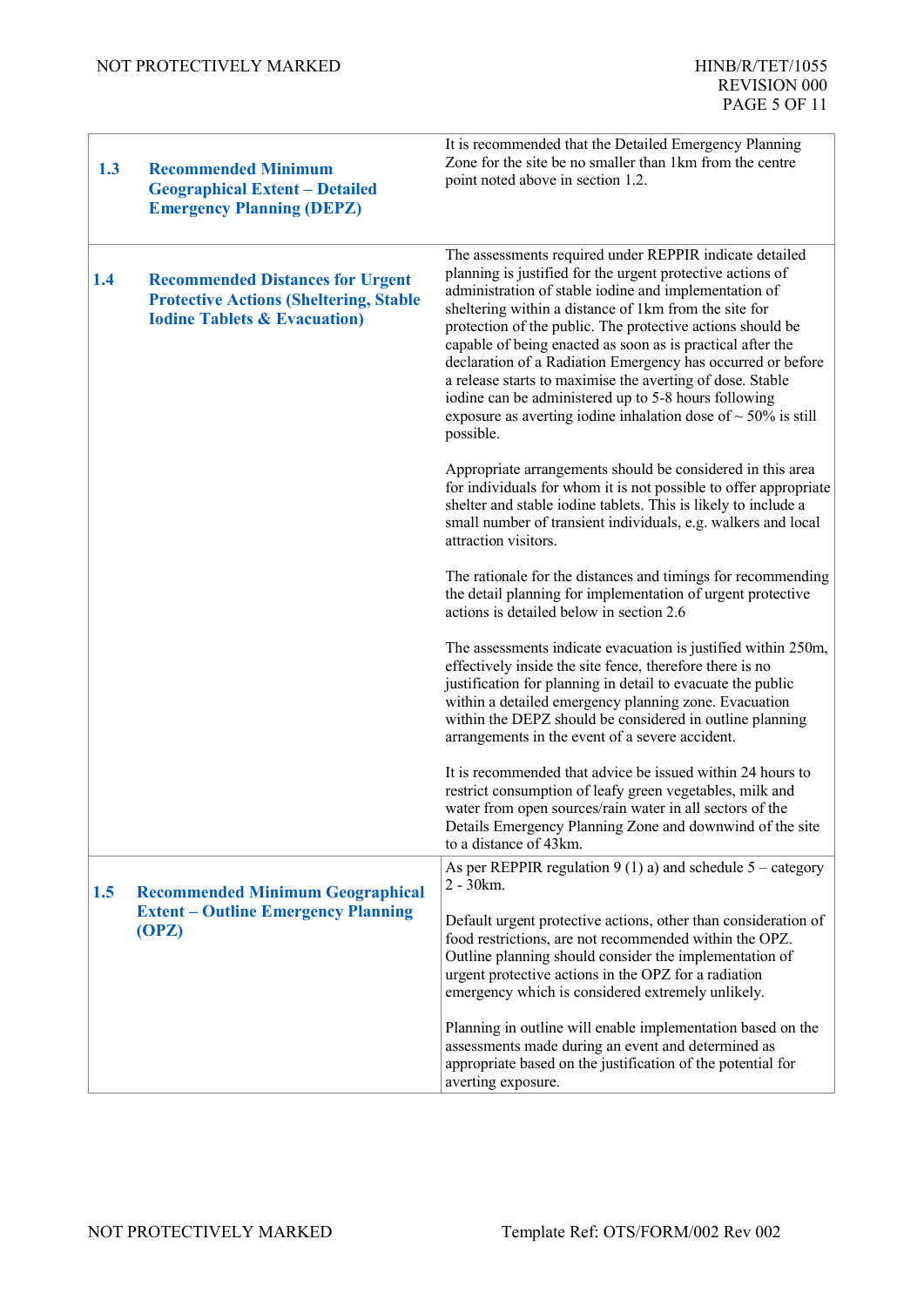<span id="page-5-1"></span> $\sqrt{ }$ 

٦

<span id="page-5-0"></span>

| <b>Environmental pathways at risk</b><br>1.6 |                  |                                                                                                                                                                                                                                                                                                                                                                                                                                                                                                                                                                                                                                                                                                                                                                                                                                                                                                                                                                                                                                                                                                                                                                                                                                                                                                                                                    |  |
|----------------------------------------------|------------------|----------------------------------------------------------------------------------------------------------------------------------------------------------------------------------------------------------------------------------------------------------------------------------------------------------------------------------------------------------------------------------------------------------------------------------------------------------------------------------------------------------------------------------------------------------------------------------------------------------------------------------------------------------------------------------------------------------------------------------------------------------------------------------------------------------------------------------------------------------------------------------------------------------------------------------------------------------------------------------------------------------------------------------------------------------------------------------------------------------------------------------------------------------------------------------------------------------------------------------------------------------------------------------------------------------------------------------------------------|--|
|                                              |                  | A radiation emergency at Hinkley Point B would take the form of a gaseous plume. This would put<br>the following environmental pathways at risk:<br>Grown foods - direct surface contamination and soil to plant<br>Animal products via ingestion<br>Water supplies through direct contamination and contaminated runoff                                                                                                                                                                                                                                                                                                                                                                                                                                                                                                                                                                                                                                                                                                                                                                                                                                                                                                                                                                                                                           |  |
| 1.7                                          | <b>Rationale</b> |                                                                                                                                                                                                                                                                                                                                                                                                                                                                                                                                                                                                                                                                                                                                                                                                                                                                                                                                                                                                                                                                                                                                                                                                                                                                                                                                                    |  |
|                                              |                  | <b>SELECTION OF SOURCE TERM</b>                                                                                                                                                                                                                                                                                                                                                                                                                                                                                                                                                                                                                                                                                                                                                                                                                                                                                                                                                                                                                                                                                                                                                                                                                                                                                                                    |  |
|                                              |                  | EDF Energy has considered a wide range of accident scenarios in our hazard evaluation process and<br>selected a candidate release as the basis of the consequences assessment. The candidate release<br>assumes the most pessimistic attributes from a number of fault sequences in terms of time to release<br>and quantity of activity released it, therefore, does not correspond to the release from a specific<br>individual fault                                                                                                                                                                                                                                                                                                                                                                                                                                                                                                                                                                                                                                                                                                                                                                                                                                                                                                            |  |
|                                              |                  | In summary, the candidate uses the shortest time to release, largest quantity of radioactivity and<br>longest duration of release for determination of the potential consequences and distance to which<br>implementation of countermeasures would be justified. It covers faults in all facilities on site, and<br>all modes of plant operation.                                                                                                                                                                                                                                                                                                                                                                                                                                                                                                                                                                                                                                                                                                                                                                                                                                                                                                                                                                                                  |  |
|                                              |                  | POPULATION VARIABLES                                                                                                                                                                                                                                                                                                                                                                                                                                                                                                                                                                                                                                                                                                                                                                                                                                                                                                                                                                                                                                                                                                                                                                                                                                                                                                                               |  |
|                                              |                  | The exposure to the following population groups have been considered<br>$\bullet$ infants (0-1 year)<br>$\bullet$ children (1-10 years)<br>• Adults                                                                                                                                                                                                                                                                                                                                                                                                                                                                                                                                                                                                                                                                                                                                                                                                                                                                                                                                                                                                                                                                                                                                                                                                |  |
|                                              |                  | Particular attention is given to the exposure to infants as the most vulnerable group                                                                                                                                                                                                                                                                                                                                                                                                                                                                                                                                                                                                                                                                                                                                                                                                                                                                                                                                                                                                                                                                                                                                                                                                                                                              |  |
|                                              |                  | <b>IMPACT OF WEATHER VARIABLES</b>                                                                                                                                                                                                                                                                                                                                                                                                                                                                                                                                                                                                                                                                                                                                                                                                                                                                                                                                                                                                                                                                                                                                                                                                                                                                                                                 |  |
|                                              |                  | The most significant consequences off site will occur from airborne radioactivity. The impact of the<br>consequences is dominated by the weather conditions transporting the radioactive material off site.<br>Extremes of weather, in this context, relates to the amount of dilution of the radioactive material that<br>occurs during transportation. While higher wind speeds transport radioactivity over greater<br>distances, the plume tends to move faster and affects a narrower area. Slow moving wind, with little<br>or no turbulence, reduces the dilution of the radioactivity and presents the worst-case conditions for<br>a release of radioactive material, as the release of radioactivity remains more concentrated as it<br>moves off the site. This becomes relevant in terms of the potential exposure through inhalation<br>(amount of radiation per breath) and direct exposure as the release cloud or plume passes overhead.<br>A full range of the atmospheric conditions occurring in the UK have been considered, along with<br>the impact of rain, as this can 'wash' radioactivity out of the cloud or plume leading to a build-up of<br>deposited activity where the rain falls raising levels of radiation in the environment and the potential<br>of increased exposure through ingestion and direct exposure. |  |
|                                              |                  |                                                                                                                                                                                                                                                                                                                                                                                                                                                                                                                                                                                                                                                                                                                                                                                                                                                                                                                                                                                                                                                                                                                                                                                                                                                                                                                                                    |  |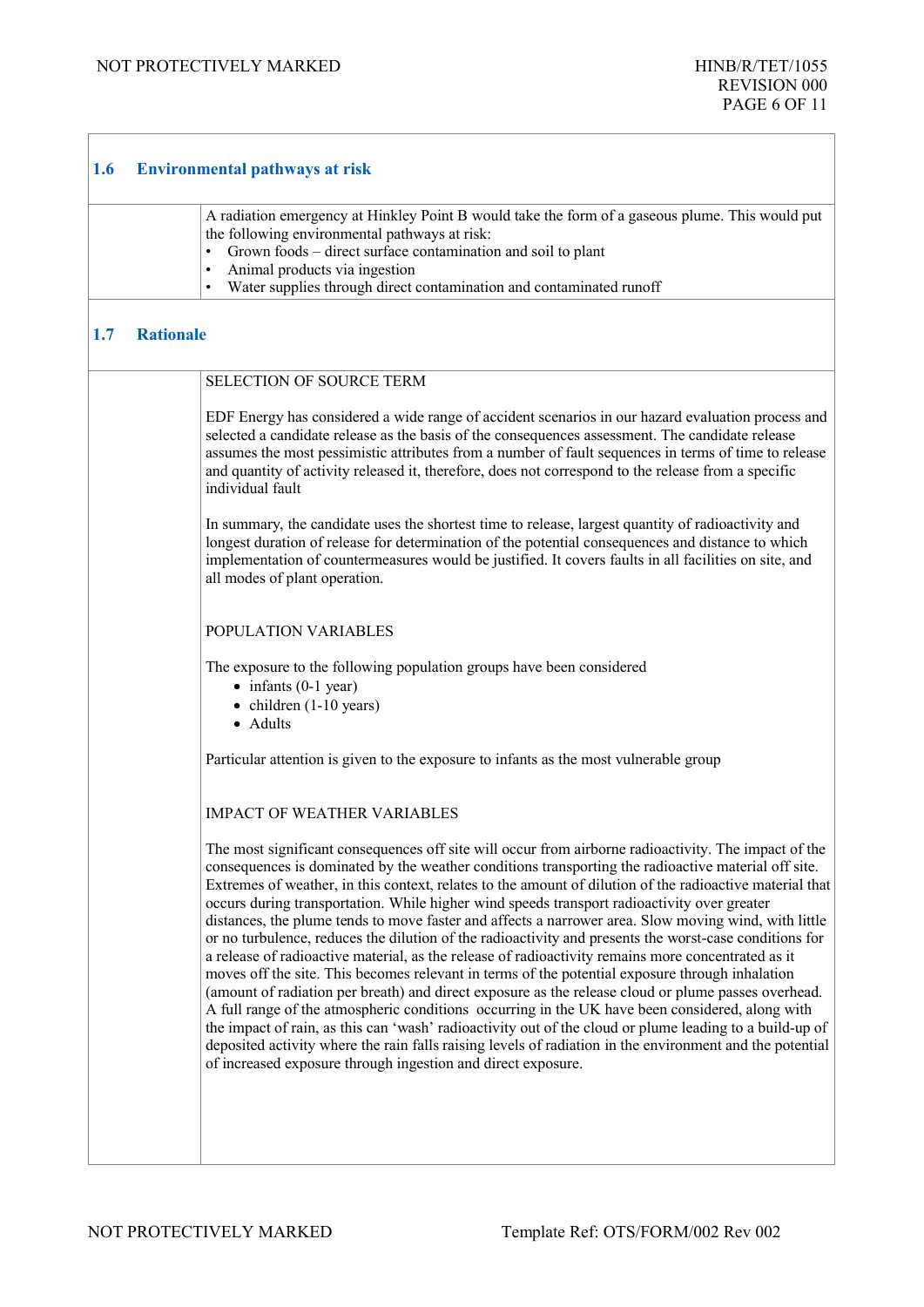| The effectiveness of the urgent protective actions is determined by when implementation is<br>achieved relative to the release and passage of the radioactive material. It is assumed that the most                                                                                                                                                                                                                                                                                                                                          |                                                                                                   |          |                                                 |
|----------------------------------------------------------------------------------------------------------------------------------------------------------------------------------------------------------------------------------------------------------------------------------------------------------------------------------------------------------------------------------------------------------------------------------------------------------------------------------------------------------------------------------------------|---------------------------------------------------------------------------------------------------|----------|-------------------------------------------------|
| limiting scenario occurs when the release commences before emergency plans are activated. The<br>duration of the candidate release is approximately 5 hours at which point the release will effectively<br>terminate because the depressurisation of the Reactor Coolant System results in limited motive force<br>to expel radioactivity, or because emergency actions have re-established containment.                                                                                                                                     |                                                                                                   |          |                                                 |
| Despite best efforts to rapidly assemble the emergency response organisation to determine the<br>protection strategy, the delay in doing this will reduce the effectiveness of the protective measures.<br>A conservative time factor for implementing the protective measures of 2 hours has been factored<br>into the recommended distances.                                                                                                                                                                                               |                                                                                                   |          |                                                 |
| The quicker the public can be informed to implement protective action the more effective these will<br>be in averting exposure. The distances recommended account for the eventuality that the protective<br>actions can be implemented in advance of a release of radioactivity.                                                                                                                                                                                                                                                            |                                                                                                   |          |                                                 |
| PUBLIC PROTECTION GUIDANCE                                                                                                                                                                                                                                                                                                                                                                                                                                                                                                                   |                                                                                                   |          |                                                 |
| Public Health England (PHE) provide the UK guidance for emergency planning thresholds on dose<br>for guiding decisions on actions. Emergency Reference Levels (ERL's) are dose criteria that apply<br>to the justification and optimisation of sheltering-in-place, evacuation and administration of stable<br>iodine. These are most appropriately expressed in terms of averted dose and are given in the table<br>below.                                                                                                                  |                                                                                                   |          |                                                 |
| iodine protective actions                                                                                                                                                                                                                                                                                                                                                                                                                                                                                                                    | Recommended ERLs for the planning of sheltering-in-place, evacuation and administration of stable |          |                                                 |
|                                                                                                                                                                                                                                                                                                                                                                                                                                                                                                                                              | <b>Effective dose or organ</b><br>dose                                                            | Lower    | Averted dose (mSv) <sup>a</sup><br><b>Upper</b> |
| Sheltering<br>Evacuation                                                                                                                                                                                                                                                                                                                                                                                                                                                                                                                     | Effective<br>Effective                                                                            | 3        | 30                                              |
| Stable iodine                                                                                                                                                                                                                                                                                                                                                                                                                                                                                                                                | Thyroid <sup>b</sup>                                                                              | 30<br>30 | 300<br>100                                      |
| a In recognition of their higher cancer risk, the doses are those potentially averted in young children<br>b mSv equivalent dose to the thyroid                                                                                                                                                                                                                                                                                                                                                                                              |                                                                                                   |          |                                                 |
| The key objective with planning and deploying urgent protective actions is to achieve more good<br>than harm in context of the risks from radiation exposure and the risks associated with the protective<br>measure. Hence the arrangements in place should be proportionate to the risk and offer a trade-off<br>between protection against radiation dose and the detriments that protective actions can have when<br>implemented.<br>As indicated in REPPIR, the lower ERLs are used in the determination of the distance for justifying |                                                                                                   |          |                                                 |
| detailed planning for implementing urgent public protective measures.                                                                                                                                                                                                                                                                                                                                                                                                                                                                        |                                                                                                   |          |                                                 |
| APPLICATION OF THE EMERGENCY REFERENCE LEVELS                                                                                                                                                                                                                                                                                                                                                                                                                                                                                                |                                                                                                   |          |                                                 |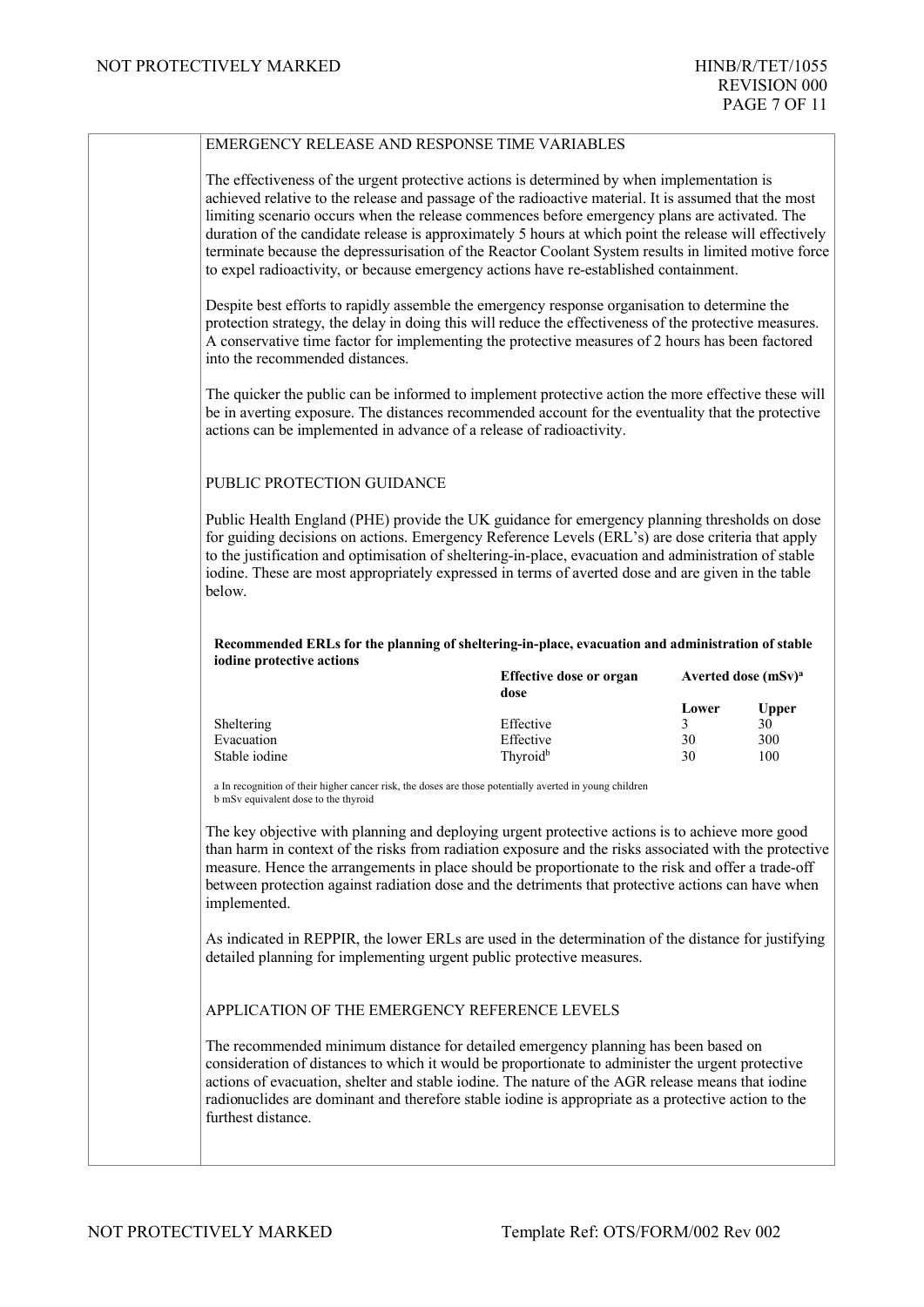| DISTANCE TO LOWER ERL FOR STABLE IODINE                                                                                                                                                                                                                                                                                                                                                                                                                                                                                                                                                                                                             |
|-----------------------------------------------------------------------------------------------------------------------------------------------------------------------------------------------------------------------------------------------------------------------------------------------------------------------------------------------------------------------------------------------------------------------------------------------------------------------------------------------------------------------------------------------------------------------------------------------------------------------------------------------------|
| $\sim$ 830m has been calculated as the minimum technical distance for detailed planning based on the<br>maximum distance to the lower ERL for an infant. This assumes 80% effectiveness caused from a<br>potential delay in administration of approximately 1-2 hour from the start of exposure to the iodine<br>in the release. ~990m is the equivalent distance calculated if stable iodine is administered before<br>exposure to achieve 100% effectiveness, e.g. through arrangements for pre-distribution and early<br>warning. For ease of communication and administration it is suggested the distances are increased to<br>1 <sub>km</sub> |
| DISTANCE TO LOWER ERL FOR SHELTERING                                                                                                                                                                                                                                                                                                                                                                                                                                                                                                                                                                                                                |
| The maximum technical distance calculated which justifies sheltering as a single protective action<br>are smaller distances than for stable iodine at $\sim$ 580m. It is therefore recommended that, this<br>protective action is not extended beyond 1km without careful consideration and should be<br>implemented coincidentally with administration of stable Iodine, following recommended public<br>protection guidelines.                                                                                                                                                                                                                    |
| DISTANCE TO LOWER ERL FOR EVACUATION                                                                                                                                                                                                                                                                                                                                                                                                                                                                                                                                                                                                                |
| EDF Energy's analysis indicates that, even for infants under worst case weather conditions, the<br>lower ERL for evacuation is not met at distances greater than 300m. This area is largely contained<br>within the site fence in most places and the closest public habitation to the site is approximately<br>1100m further away. Therefore there is no justification for planning in detail to evacuate the public<br>within a detailed emergency planning zone. Evacuation within the DEPZ should be considered in<br>outline planning arrangements in the event of a severe accident.                                                          |
| DISTANCES FOR FOOD RESTRICTIONS                                                                                                                                                                                                                                                                                                                                                                                                                                                                                                                                                                                                                     |
| Averting exposure to radiation through ingestion of locally produced food stuffs and drinking water<br>is not considered to be an immediately urgent protective measure due to the delay in exposure and<br>the ability to issue advice within 24 hours from the start of the release.                                                                                                                                                                                                                                                                                                                                                              |
| Assessments indicate that the radiation concentrations in milk under likely dispersion conditions<br>would exceed the Euratom Maximum Permitted Levels (MPL) to a distance of $\sim$ 41km and<br>concentrations in unprocessed leafy green vegetables would exceed the MPLs to a distance of<br>$\sim$ 43km. It is recommended that for ease of communication the advice be issued for a single distance<br>of 43km. This should also include advice against drinking of rainwater or water from open sources<br>to the same distance.                                                                                                              |
| Analysis shows that the distance to which food restrictions would be required will vary significantly<br>based on the weather factors on the day with the presence of rain having a significant influence.<br>Whilst it may be necessary to implement food bans beyond the distances recommended it is<br>considered proportionate to plan for the extent suggested, which can then be reviewed and adjusted<br>as necessary by the appropriate authority once an appropriate emergency organisation has been<br>established.                                                                                                                       |
| OTHER EMERGENCY PLANNING CONSIDERATIONS                                                                                                                                                                                                                                                                                                                                                                                                                                                                                                                                                                                                             |
| Appropriate arrangements should be considered in the DEPZ to a distance of 1km for individuals<br>for whom it is not possible to offer appropriate shelter and stable iodine tablets. This is likely to<br>include a very small number of transient individuals, e.g. walkers and visitors to local attractions.<br>The analysis shows that at 400m the maximum unprotected exposures for inhalation under average<br>weather conditions would not meet the threshold to consider evacuation as an urgent protective                                                                                                                                |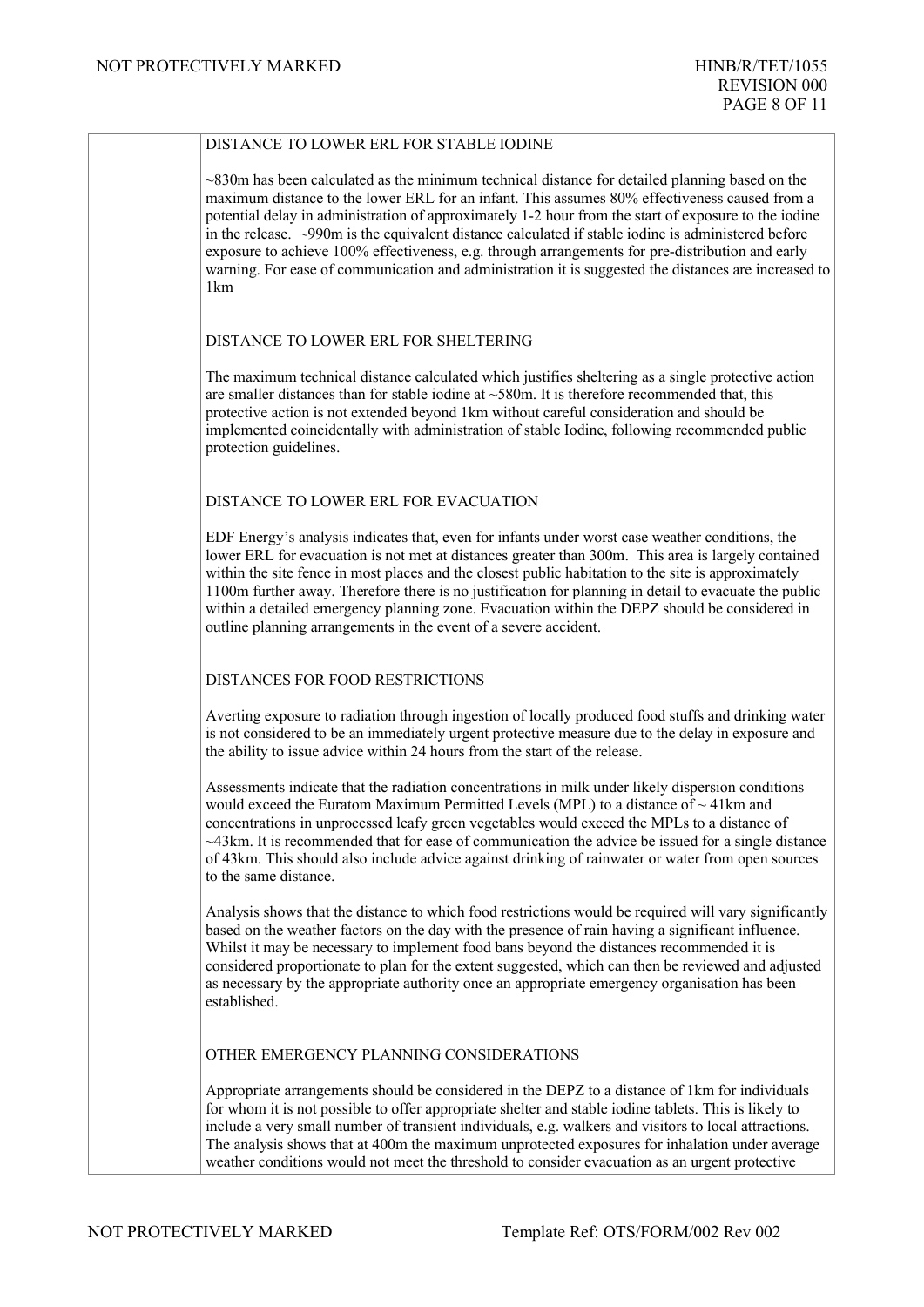action. However, the doses would be above the lower ERLs for sheltering and stable iodine, justifying their use as countermeasures. Appropriate arrangements will therefore be needed to ensure that any individuals that fall into this category can be adequately protected, which may be most practically achieved by evacuating them from the immediate area.

There are a range of potential events which could occur at the site which relate to conventional industrial hazards (e.g. fires, chemical spill) which may require an emergency response, including off site support, but do not lead to a release of radioactive material. These would be declared as a Site Incident. It is understood that such events could be perceived as a radiation emergency by the public, and therefore all such events will include necessary notifications to relevant organisation so that reassurance requirements can be enacted.

SUMMARY RECOMENDATIONS OF DISTANCE TO LOWER ERL

The assessments indicate detailed planning is justified at Hinkley Point B power station within at least 1km and the urgent protective actions of administration of stable iodine and implementation of sheltering are justified within a maximum distance of 1km from the site for protection of the public. The protective actions should be capable of being enacted as soon as is practical after the declaration of a Radiation Emergency has occurred or before a release starts to maximise the averting of exposure. Stable iodine can be administered up to 5-8 hours following exposure as averting iodine inhalation dose of  $\sim$  50% is still possible.

Additional benefit would be achieved if the time to implement the actions is minimised following a release of radiation consideration should be given to the pre-distributed of stable iodine tablets within the area likely to be affected.

Evacuation is not considered to be justified as a default protective action in the DEPZ.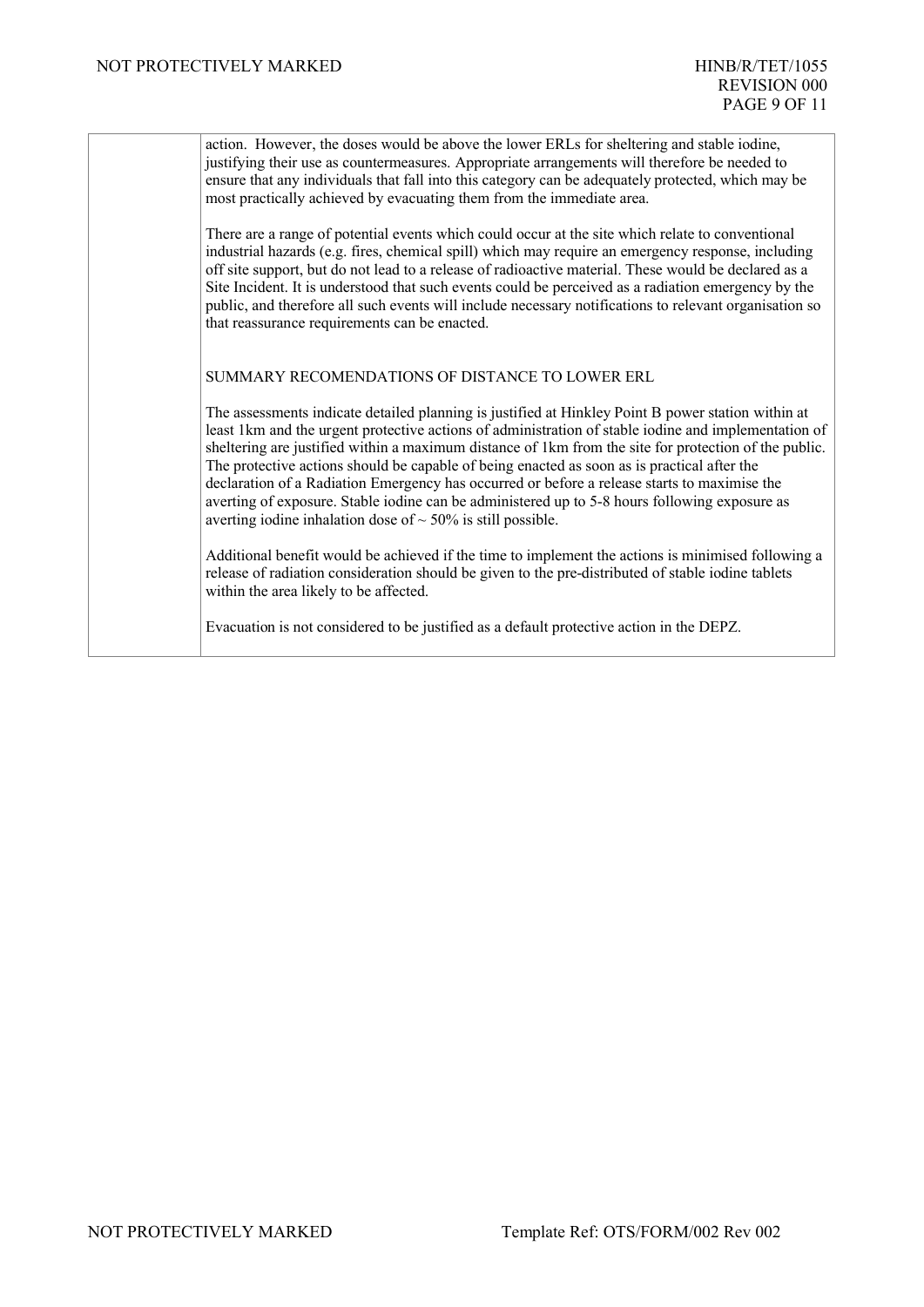#### <span id="page-9-0"></span>**2 Distribution**

| <b>Peter Evans</b>                | <b>HPB</b>      | <b>Station Director</b>                                 | <b>EDF</b> Energy              |
|-----------------------------------|-----------------|---------------------------------------------------------|--------------------------------|
| Des Uminski                       | <b>HPB</b>      | <b>Technical &amp; Safety Support</b><br><b>Manager</b> | <b>EDF</b> Energy              |
| <b>James Sweatman</b>             | <b>HPB</b>      | <b>Quality Management Group Head</b>                    | <b>EDF</b> Energy              |
| <b>Stewart Ashcroft</b>           | <b>HPB</b>      | <b>Emergency Preparedness Engineer</b>                  | <b>EDF</b> Energy              |
| <b>Andrew Cockcroft</b>           | <b>HPB</b>      | <b>External Communications</b><br><b>Manager</b>        | <b>EDF</b> Energy              |
| <b>Louise Driver</b>              | COR             | <b>Head of Emergency Planning</b>                       | <b>EDF</b> Energy              |
| <b>Josh Tarling</b>               | COR             | <b>Emergency Planning Group</b>                         | <b>EDF</b> Energy              |
| <b>Patrick Flaherty</b>           | <b>External</b> | <b>Chief Executive</b>                                  | <b>Somerset County Council</b> |
| <b>Russell Davies</b>             | <b>External</b> | <b>Deputy Emergency Planning</b><br><b>Manager</b>      | <b>Somerset County Council</b> |
| <b>Darren Knowles</b>             | <b>External</b> | <b>Site Inspector</b>                                   | <b>ONR</b>                     |
| REPPIR19Compliance<br>@onr.gov.uk | <b>External</b> | <b>REPPIR Compliance Lead</b>                           | <b>ONR</b>                     |
| <b>Andrew Austin</b>              | <b>External</b> | <b>Hinkley Point A EPE</b>                              | <b>Magnox</b>                  |
| <b>Jamie Stevens</b>              | HPC             | <b>Hinkley Point C EPE</b>                              | <b>EDF Energy NNB</b>          |